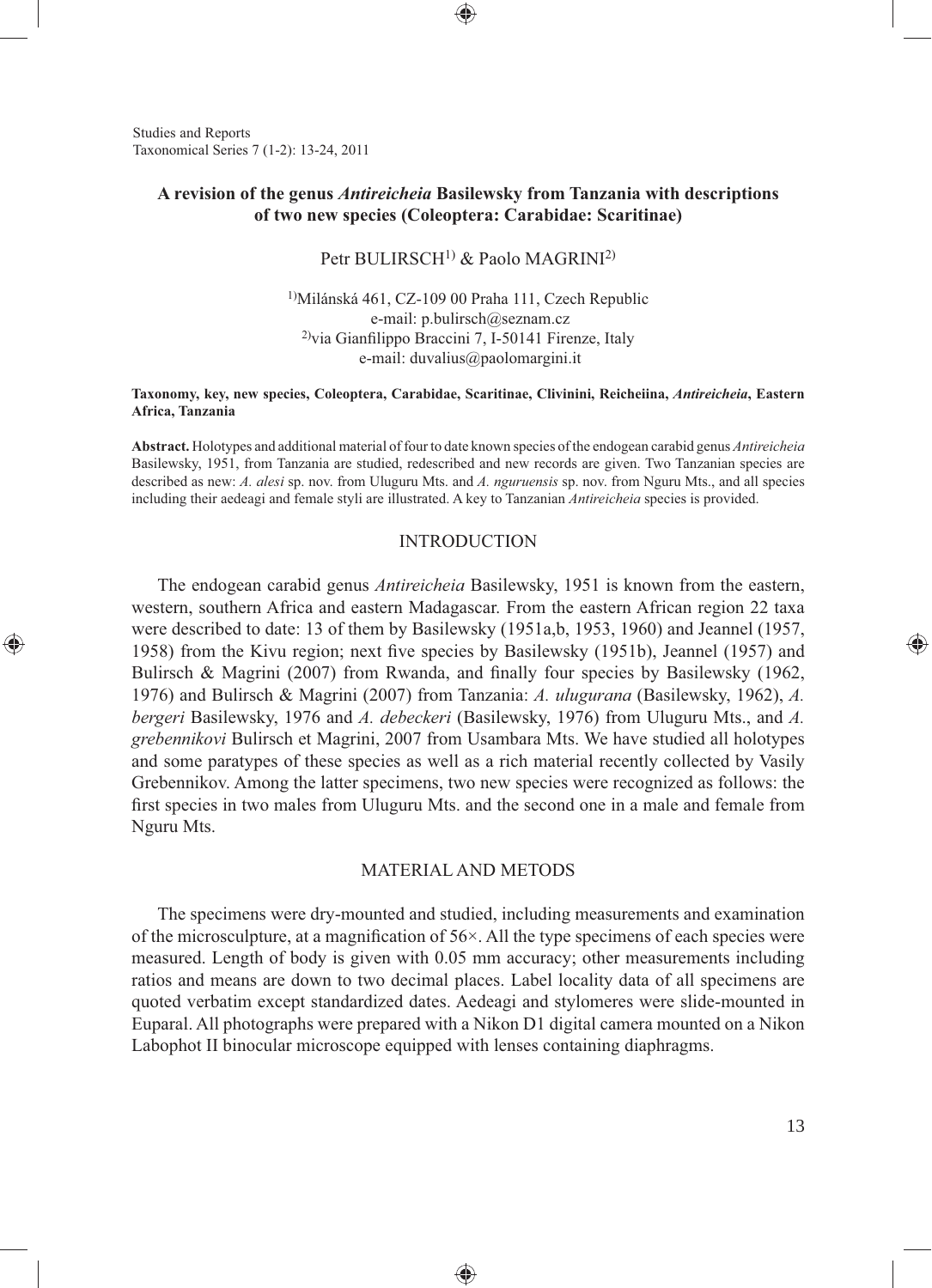The following abbreviations are used to indicate the depository of specimens:

HNHM Hungarian National History Museum, Budapest, Hungary;

MRAC Royal Museum of Central Africa, Tervuren, Belgium;

PBPC collection of Petr Bulirsch, Prague, Czech Republic;

PMFI collection of Paolo Magrini, Firenze, Italy.

Other abbreviations:

HT: Holotype(s); PT Paratype(s); BSP basal (prescutellar) setiferous puncture(s); DSP dorsal setiferous puncture(s); /, // by locality labels: end of line, label.

#### RESULTS

#### *Antireicheia ulugurana* **(Basilewsky, 1962**)

(Figs 1, 1a,b,c,d,e)

*Afroreicheia ulugurana* Basilewsky, 1962: 81. *Antireicheia ulugurana:* revised generic placement.

**Type material examined.** Holotype (♂): 'Holotypus// Genit. ♂/ pm 59.240// Forêt de/ montagne// Mission Zoolog. I.R.S.A.C. en Afrique orientale/ P. Basilewsky et/ N. Leleup// Coll. Mus. Congo/ Tanganyika Terr.: Uluguru/ Mts., sommet du Kidunda/ 1800-1950 m. 3.v.1957// Afroreicheia/ ulugurana n. sp./ P. Basilewsky det. 1959', (MRAC). Paratypes:  $(2 \text{ } \textcircled{})$  with the same labels as HT except label 'Paratypus', (MRAC).

**Additional material examined.** 'Tanzania Uluguru Mts./ at Bunduki vil./ S 7°03´59´´ E 037°38´16´´/ 25.xi.2010, 1846 m, sifting/26; V. Grebennikov lgt.',  $(1 \text{ } \frac{3}{2})$ , (PBPC); 'Tanzania Uluguru Mts./ at Bunduki vil./ S 7°03'23''E 037°37´24´'/ 23.xi.2010, 2051 m, sifting/ 23; V. Grebennikov lgt.',  $(1 \text{ } \frac{3}{2}, 1 \text{ } \frac{1}{2})$ , (PBPC, PMFI); 'Tanzania, east slope/ southern Uluguru Mts.,/ S 7°07´20´´E 037°38´37''/ 18.xi.2010, 2038 m,/ sifting 17, V. Grebennikov [leg.]', 1 spec., (PBPC); 'Tanzania, east slope/ southern Uluguru Mts.,/ S 7°07´20´´E 037°38´37´´/ 18.xi.2010, 2058 m,/ sifting 18, V. Grebennikov [leg.]',  $(1 \text{ } \textcircled{})$  (PBPC).

⊕

### **Redescription.** Habitus as in Fig. 1; length 2.25-2.35 mm (HT 2.25 mm, n=3).

Head. Narrow, neck broad; facial furrows moderately long, broad and moderately deep; impressions of clypeus superficial, hardly visible, carina indistinct. Genal posterior angles shortly rounded; strongly vaulted supraantennal plates separated from genae by rather deep and narrow furrow; carina of prolonged supraantennal plates blunt. Eye remnant discernable as small, unfacetted field in anterolateral margin of strongly vaulted genae. Vertex moderately deeply, regularly reticulated. Antennae with antennomere 2 as long as 3 and 4 combined, antennomeres 6-7 as broad as long, 8-10 very slightly transverse.

Pronotum. Moderately convex, shiny, reticulation irregular, indistinct; outline rather slightly to moderately rounded, not to very slightly (in HT) attenuated anteriorly; 0.97-0.98 (HT 0.98) times as long as wide, 1.58-1.64 (HT 1.58) times as wide as head; widest below midlength. Reflexed lateral margin between lateral setiferous punctures hard to recognize, extended almost to base (indistinct above flange), very thin. Median line distinctly impressed, weakened before base, anterior transverse impression very superficial, just visible. Basal part (flange) very small, very slightly produced posteriorly. Proepisterna slightly, irregularly reticulated, ventrally not punctured; distinctly visible from above in apical two thirds.

Elytra. Convex, slightly ovate, disc not flattened, 1.55-1.60 (HT 1.55) times as long as wide, 1.19-1.22 (HT 1.22) times as wide as pronotum, 1.91-1.96 (HT 1.92) times as long

♠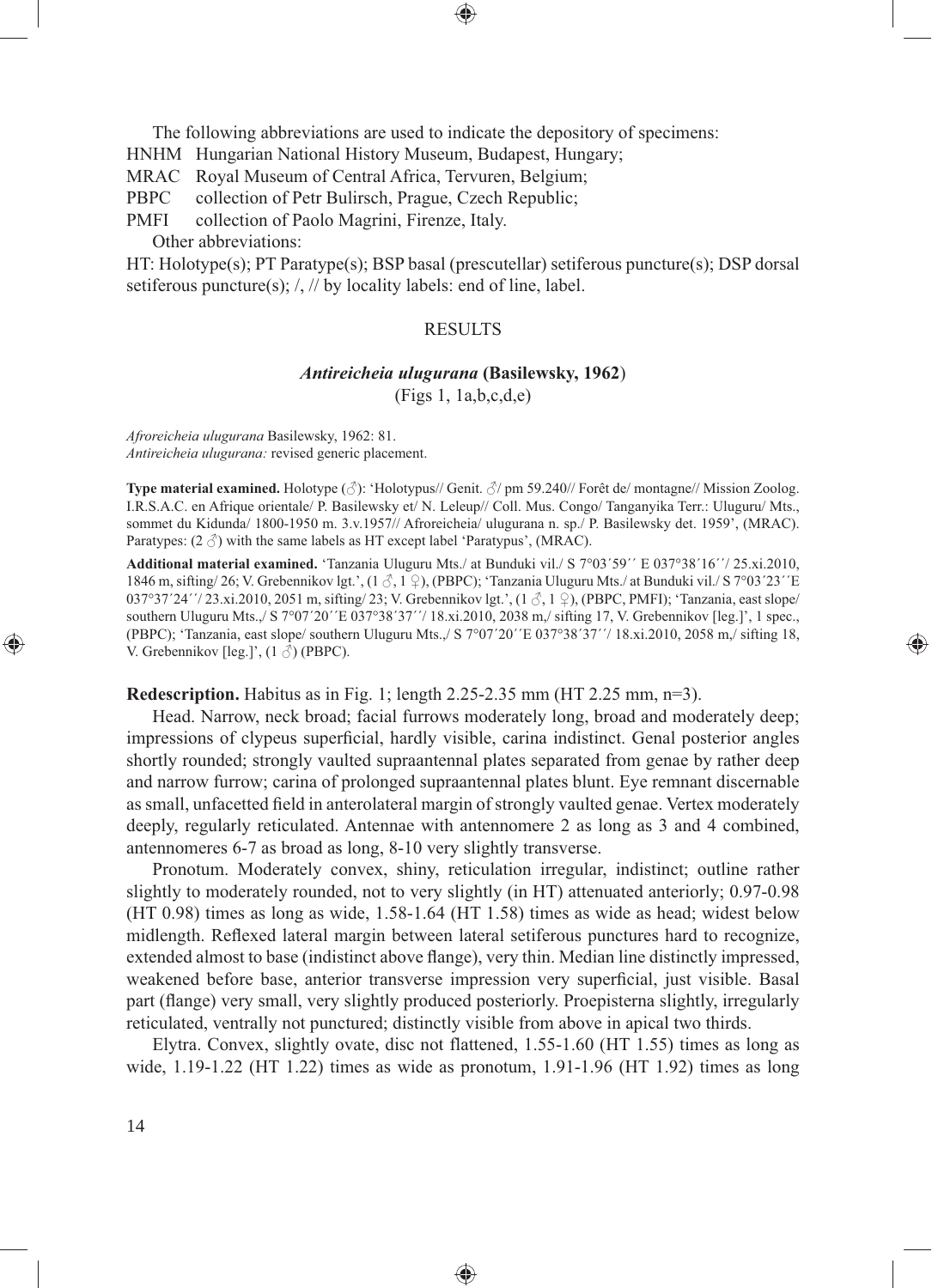⊕



◈

Figs 1-6. Habitus (real length in parentheses behind the name). 1- *A. ulugurana* (PT, male, 2.35 mm); 2- *A. bergeri* (PT, male, 2.30 mm); 3- *A. debeckeri* (PT, male, 2.80 mm); 4- *A. grebennikovi* (HT, 2.40 mm); 5- *A. alesi* sp. nov. (HT, 2.30 mm); 6- *A. nguruensis* sp. nov. (HT, 2.90 mm).

as pronotum; humeri moderately protruded, without humeral teeth, base slightly sloping; outline moderately broadened on sides; broadest above midlength; suture not depressed at base. Base with blunt tubercle and moderately large BSP. Striae 1-2(3) superficial on disc, weakened latero-basally and disappeared latero-apically, striae 3(4)-7 consisting of rows of fine to very fine punctures; striae punctures disappeared latero-basally and latero- apically in apical fourth to half. Intervals flat. Third interval without DSP.

Aedeagus. Shape as in Figs 1a,b,c,d. Median lobe in lateral view (Figs 1a,b) broad and moderately long; moderately and regularly bent down; apical part broad, slightly narrowed ◈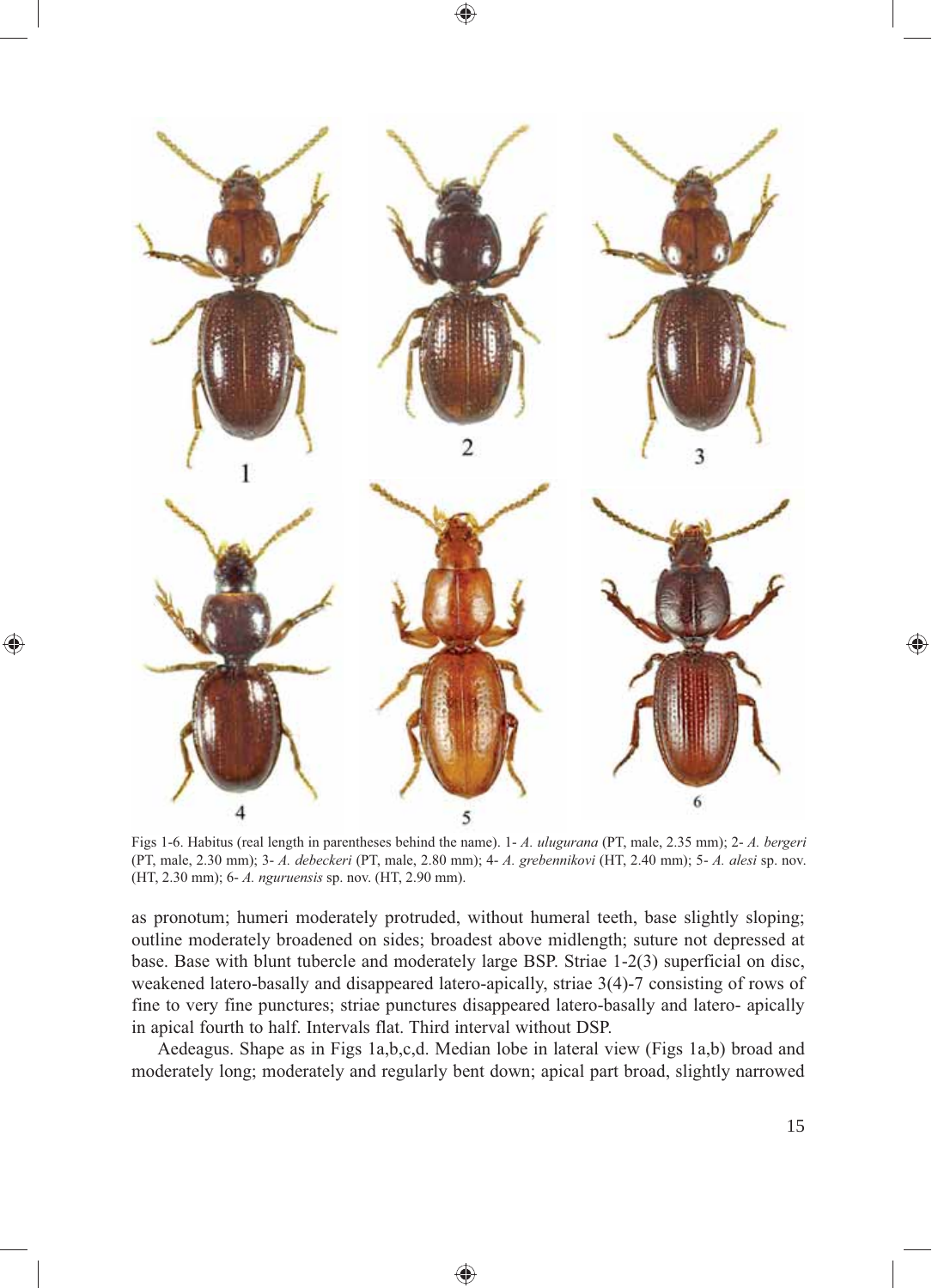$\bigoplus$ 

 $\bigoplus$ 





▲ Figs 2a,b,c,d. *A. bergeri* Basilewsky. 2a,b- Aedeagus of PT in left lateral view (2a in acetate, 2b in perspex); 2c-Aedeagus of PT in ventral view; 2d- Parameres of PT. ◄ Figs 1a,b,c,d,e. *A. ulugurana* Basilewsky. 1a,b- Aedeagus of PT in left lateral view (1a in acetate, 1b in perspex); 1c-Aedeagus of HT in ventral view; 1d- Parameres of PT; 1e-

 $\bigoplus$ 



 $\bigoplus$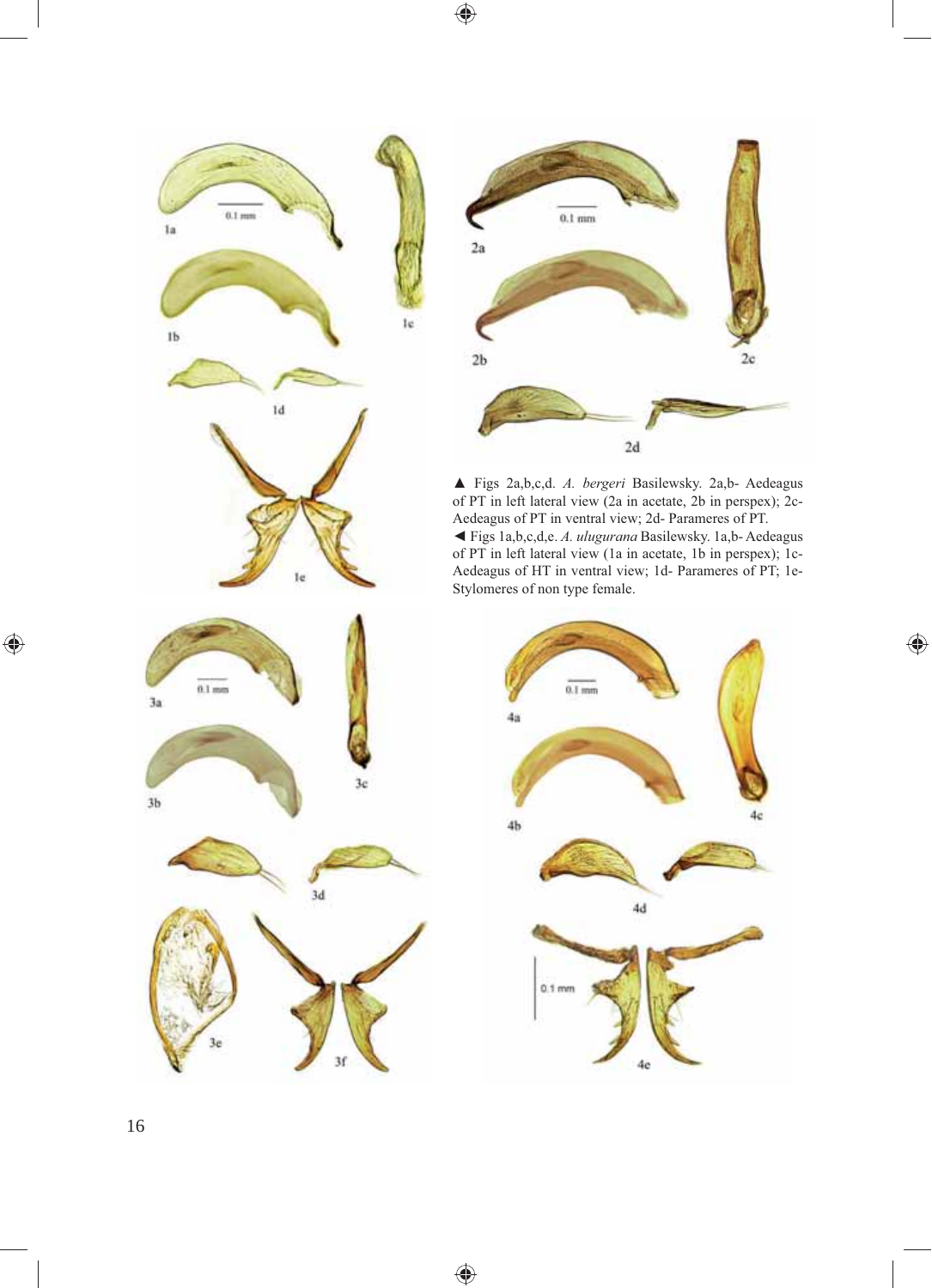apically, apex broadly rounded. Outline of median lobe in ventral view (Fig. 1c) with apical part broadly rounded, distinctly turned left. Parameres as in (Fig. 1d), narrowly rounded apically, bisetose.

Styli as in (Fig. 1e), apical spine rather short and moderately curved.

### *Antireicheia bergeri* **Basilewsky, 1976**

(Figs 2, 2a,b,c,d)

*Antireicheia bergeri* Basilewsky, 1976: 682.

⊕

**Type material examined.** Holotype (♂): 'Holotypus// ♂// Tanzanie: Mts Uluguru/ Chenzema, alt. 1700 m/ dans humus sous buis-/ sons, 21-22.vii.1971// Coll. Museum Tervuren/ Mission Mts Uluguru/ L. Berger, N Leleup/ J. Debecker V-VIII/71// Antireicheia/ bergeri n. sp./ P. Basilewsky det. 1976', (MRAC). Paratypes: 3 spec. with the same labels as HT except label 'Paratypus', (MRAC, PBPC).

**Redescription.** Habitus as in Fig. 2; length 2.25-2.50 mm (HT 2.25 mm, n=4).

Head. Narrow, neck broad; facial furrows moderately long, broad and deep; impressions of clypeus oblique, broad and deep, carina rather short, sharp. Genal posterior angles shortly rounded; strongly vaulted supraantennal plates separated from genae by deep and narrow furrow; carina of prolonged supraantennal plates rather blunt. Eye remnant not protruded laterally, discernable as small, unfacetted field in anterolateral margin of strongly vaulted genae. Vertex distinctly, regularly reticulated. Antennae with antennomere 2 slightly shorter than 3 and 4 combined, antennomeres 6-10 slightly transverse.

Pronotum. Convex, shiny, reticulation irregular, indistinct; outline moderately rounded, very slightly to slightly attenuated anteriorly; 0.97-0.98 (HT 0.98) times as long as wide, 1.61-1.66 (HT 1.61) times as wide as head; widest below anterior two thirds. Reflexed lateral margin entire, extended almost to base (indistinct above flange); rather broad, narrower in basal part. Median line distinctly impressed, slightly weakened before base, anterior transverse impression very superficial, just visible. Basal part (flange) medium sized, moderately produced posteriorly. Proepisterna slightly, irregularly reticulated, ventrally not punctured; distinctly visible from above in apical two thirds.

Elytra. Convex, ovate, disc slightly flattened, 1.45-1.53 (HT 1.47) times as long as wide, 1.20-1.23 (HT 1.23) times as wide as pronotum, 1.82-1.91 (HT 1.84) times as long as pronotum; humeri rather strongly protruded, with 4-6 distinct humeral teeth, base very slightly sloping; outline rather slightly broadened on sides; broadest above midlength; suture deeply depressed at base. Base with sharp, elongate tubercle along suture and with another blunt tubercle in third interval and with very deep and large BSP. Striae 1-4 rather deep on disc, weakened latero-basally and disappeared latero-apically, striae 5-7 consisting of rows of rather deep punctures; striae punctures disappeared latero-apically and latero-basally: stria

⊕

<sup>◄◄</sup> Figs 3a,b,c,d,e,f. *A. debeckeri* Basilewsky. 3a,b- Aedeagus of HT in left lateral view (3a in acetate, 3b in perspex); 3c- Aedeagus of HT in ventral view; 3d- Parameres of HT; 3e- Urite IX of non type male; 3f- Stylomeres of non type female.

<sup>◄</sup> Figs 4a,b,c,d,e. *A. grebennikovi* Bulirsch et Magrini, 2007. 4a,b- Aedeagus of HT in left lateral view (4a in acetate, 4b in perspex); 4c- Aedeagus of HT in ventral view; 4d- Parameres of HT; 4e- Stylomeres of PT female.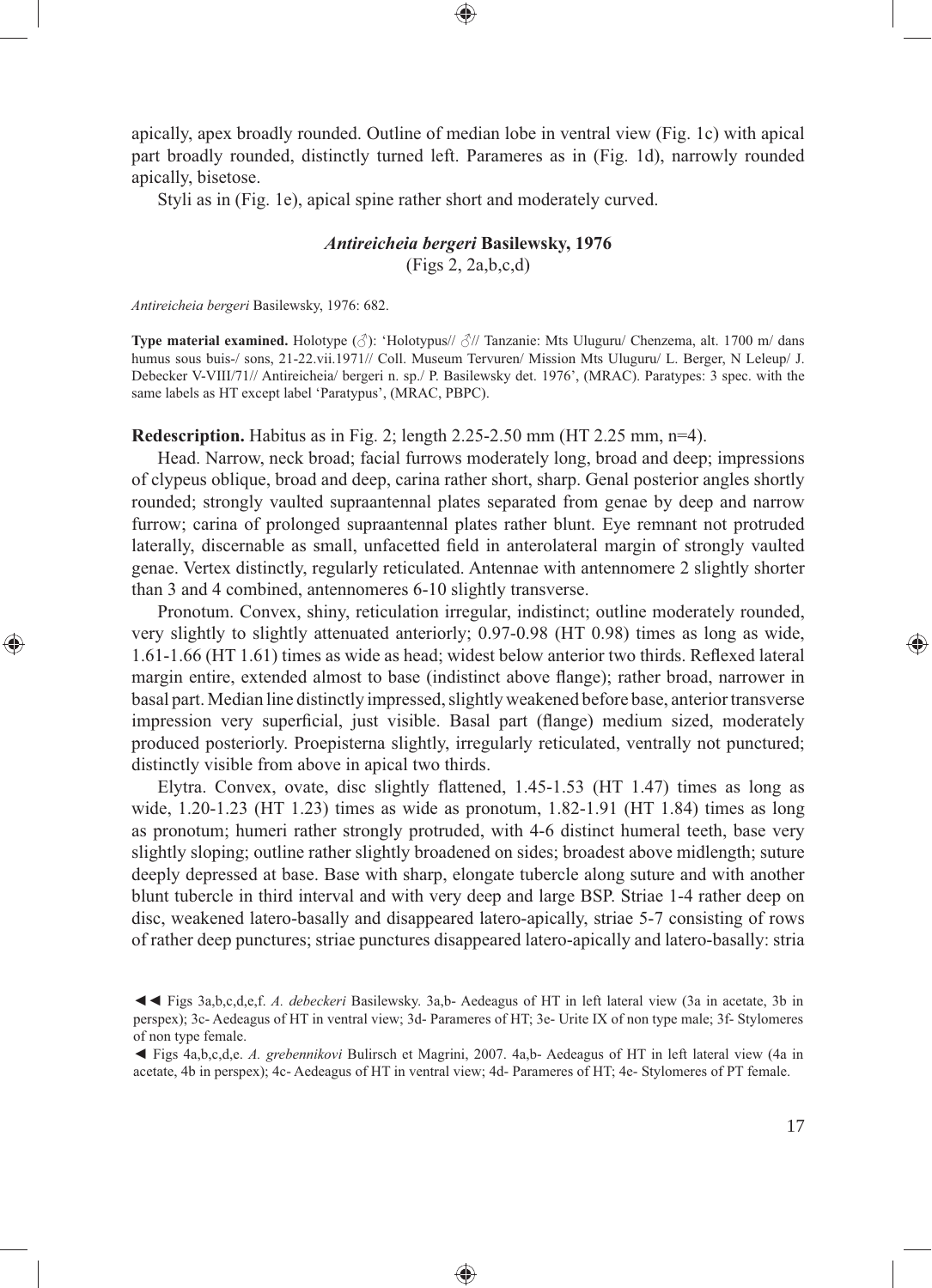1 just before apex, other striae in apical fourth to half. Intervals slightly vaulted, flattened latero-apically. Third interval without DSP.

Aedeagus. Shape as in (Figs 2a,b,c,d). Median lobe in lateral view (Figs 2a,b) rather narrow and slightly bent down; apically with distinct apical hook. Outline of median lobe in ventral view (Fig. 2c) slightly irregular, apex truncate. Parameres as in (Fig. 2d), narrowly rounded apically, bisetose.

# *Antireicheia debeckeri* **(Basilewsky, 1976**)

(Figs 3, 3a,b,c,d,e,f)

*Afroreicheia debeckeri* Basilewsky, 1962: 683. *Antireicheia debeckeri:* revised generic placement.

**Type material examined.** Holotype (♂): 'Holotypus// ♂// Tanzanie: Mts Uluguru/ Lukwangule Plateau/ alt. 2400- 2600 m./ humus, 2-22.ii.1971// Coll. Museum Tervuren/ Mission Mts Uluguru/ L. Berger, N. Leleup/ J. Debecker V/ VIII/71// Afroreicheia /debeckeri n. sp./ P. Basilewsky det. 1976', (MRAC). Paratypes: 4 spec. with the same labels as HT except label 'Paratypus', (MRAC).

**Additional material examined**. 'Tanzania: Mts Uluguru/ W slope between Tchenzema and Lukvangule Plateau, H-2200 m, 19-21.x.2002, V Grebennikov leg.', 3 spec., (PBPC); 'Tanzania Uluguru Mts./ at Tchenzema vil./ S 7°06´50´´E 037°36´18´´/ 11.xi.2010, 2318 m, sifting/ 12; V. Grebennikov lgt.', 6 spec., (PBPC); 'Tanzania Uluguru Mts./ at Tchenzema vil./ S 7°05´38´´E 037°37´09´´/ 10.xi.2010, 2654 m, sifting/ 11; V. Grebennikov lgt.', 11 spec., (PBPC, MRAC, PMFI); 'Tanzania Uluguru Mts./ at Tchenzema vil./ S 7°06´54´´E 037°36´34´´/ 8.xi.2010, 2408 m, sifting 10; V.Grebennikov lgt.', 22 spec., (PBPC, MRAC, PMFI); 'Tanzania Uluguru Mts./ at Tchenzema vil./ S 7°06´47´´E 037°36´51´´/ 15.xi.2010, 2547 m, sifting/ 15; V. Grebennikov lgt.', 35 spec., (PBPC, MRAC, PMFI); 'Tanzania Uluguru Mts./ at Tchenzema vil./ S 7°06´38´´E 037°36'11''/ 16.xi.2010, 2135 m./ sifting 16; V. Grebennikov [lgt.]'. 1 spec., (PBPC); 'Tanzania Uluguru Mts./ at Bunduki vil./ S 7°03´23´´E 037°37´24´´/ 23.xi.2010, 2051 m, sifting/ 23; V. Grebennikov lgt.', 2 spec., (PBPC).

**Redescription**. Habitus as in Fig. 3; length 2.65-2.80 mm (mean 2.73, HT 2.80 mm, n=5).

⊕

Head. Narrow, neck broad; facial furrows moderately long, broad and moderately deep; impressions of clypeus superficial, hardly visible, carina indistinct. Genal posterior angles shortly rounded; strongly vaulted supraantennal plates separated from genae by moderately deep and rather broad furrow; carina of prolonged supraantennal plates indistinct. Eye remnant moderately protruded laterally, discernable as small, unfacetted field in anterolateral margin of strongly vaulted genae. Vertex moderately distinctly, regularly reticulated. Antennae with antennomere 2 slightly shorter than 3 and 4 combined, antennomeres 6-10 as broad as long.

Pronotum. Moderately convex, shiny, reticulation irregular, indistinct; outline slightly to very slightly rounded, slightly to very slightly attenuated anteriorly; 0.96-1.01 (mean 0.99, HT 1.01) times as long as wide, 1.59-1.67 (mean 1.63, HT 1.61) times as wide as head; widest in anterior two thirds. Reflexed lateral margin very fine, extended almost to base (indistinct above flange). Median line distinctly impressed, not disappeared before base, anterior transverse impression very superficial, just visible. Basal part (flange) very small, very slightly produced posteriorly. Proepisterna slightly, irregularly reticulated, not punctured ventrally; distinctly visible from above in apical two thirds.

Elytra. Convex, long ovate, disc slightly flattened, 1.67-1.80 (mean 1.73, HT 1.79) times as long as wide, 1.25-1.28 (mean 1.26, HT 1.27) times as wide as pronotum, 2.16-2.34 (mean 2.23, HT 2.26) times as long as pronotum; humeri rather slightly protruded, without humeral

⊕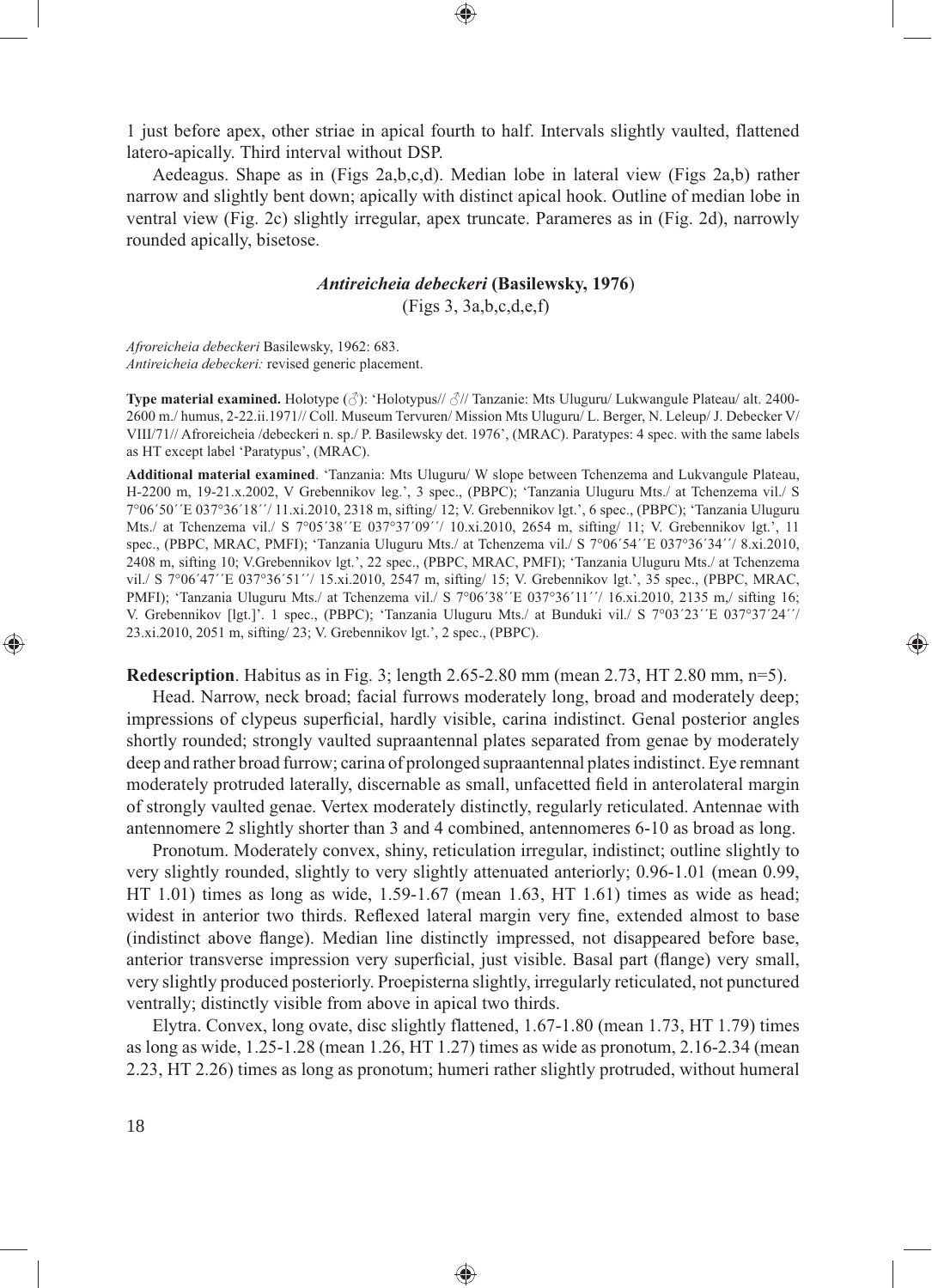teeth, base slightly sloping; outline slightly broadened on sides; broadest above midlength; suture slightly depressed at base. Base with small tubercle and moderately large BSP. Striae 1-6(7) consisting of rows of fine to very fine punctures; striae punctures slightly weakened latero-basally and disappeared latero- apically in apical fourth to half. Intervals flat. Third interval without DSP.

⊕

Aedeagus. Shape as in Figs 3a,b,c,d. Median lobe in lateral view (Figs 3a,b) rather narrow, regularly bent down; apical part distinctly narrowed apically, apex rather narrowly rounded. Outline of median lobe in ventral view (Fig. 1c) with apical part narrowly rounded, not turned left. Parameres as in (Fig. 3d), broadly rounded apically, bisetose; urite IX as in (Fig. 3e).

Styli as in (Fig. 3f), apical spine short, slightly curved.

#### *Antireicheia grebennikovi* **Bulirsch et Magrini, 2007**

(Figs 4, 4a,b,c,d,e)

*Antireicheia grebennikovi* Bulirsch & Magrini, 2007: 23

⊕

**Type material examined.** Holotype (♂): 'Tanzania, Tanga reg./ Amani/ Berlese sampl./ No. 155, 18.ii.1987/ S. Mahunka & A. Zicsi', (HNHM). Paratypes : 2 spec. with the same data as HT; 2 spec: 'Tanzania, Tanga reg./ Amani/ Berlese sampl./ No. 120 or 124, 14.ii.1987/ S. Mahunka & A. Zicsi'; 6 spec. 'Tanzania, Tanga reg./ Kwamsambia For. Res./ 10 km S Kwamkoro// sifted, No. 105, 10.ii.1987, 1050 m/ S. Mahunka & A. Zicsi'; 1spec.: 'Tanzania,Tanga reg./ Kwamsambia For. Res./ 10 km S Kwamkoro// sifted, No. 103, 10.ii.1987/ S. Mahunka & A. Zicsi'; 7 spec. 'Tanzania, Tanga reg./ Kwamsambia For. Res./ 10 km S Kwamkoro// sifted, No. 158 and 159, 19.ii.1987/ S. Mahunka & A. Zicsi'; 1 spec.:'Tanzania, Tanga reg./ Kwamkoro, Berlese sample// No 108, 12.ii.1987/ S. Mahunka & A. Zicsi'; 3 spec. 'Tanzania: E. Usambara Mts./ 12-16.x.2002, H-950 m./ Amani Nat. res. Headquarter./ V. Grebennikov leg.', (HNHM, PBPC, PMFI, MRAC).

**Redescription**. Habitus as in Fig. 4; length 2.15-2.55 mm (mean 2.36 mm, HT 2.40 mm, n=23).

Head. Narrow, neck broad; facial furrows moderately long, deep; impressions of clypeus oblique, broad and deep, carina very short. Genal posterior angles moderately rounded; rather strongly vaulted supraantennal plates separated from genae by rather deep and moderately broad furrow; carina of prolonged supraantennal plates blunt. Eye remnant slightly protruded laterally, discernable as small, unfacetted field in anterolateral margin of moderately vaulted genae. Vertex shiny, irregularly reticulated. Antennae with antennomere 2 slightly longer than 3 and 4 combined, antennomeres 6-10 (especially 6-7) slightly longer than broad.

Pronotum. Slightly convex, shiny, reticulation irregular, indistinct; outline faintly rounded, slightly attenuated anteriorly; 0.91-1.00 (mean 0.94, HT 0.94) times as long as wide, 1.62-  $1.72$  (mean  $1.66$ , HT  $1.69$ ) times as wide as head; widest in anterior two thirds. Reflexed lateral margin very distinct, extended from rather sharp, distinctly protruded anterior angles to base of pronotum as prebasal groove; in anterior part broad, at base joined basal furrow. Median line broad and distinctly impressed towards basal furrow; front transverse impression missing. Basal part (flange) distinctly produced posteriorly, separated of pronotal disc by deep furrow. Proepisterna slightly, irregularly reticulated, ventrally not punctured; slightly visible from above in apical half.

Elytra. Rather slightly convex, almost oval, disc not flattened, 1.50-1.59 (mean 1.54, HT 1.57) times as long as wide, 1.12-1.20 (mean 1.16, HT 1.2) times as wide as pronotum, 1.89- 2.12 (mean 2.01, HT 2.09) times as long as pronotum; humeri protruded, each elytron with

♠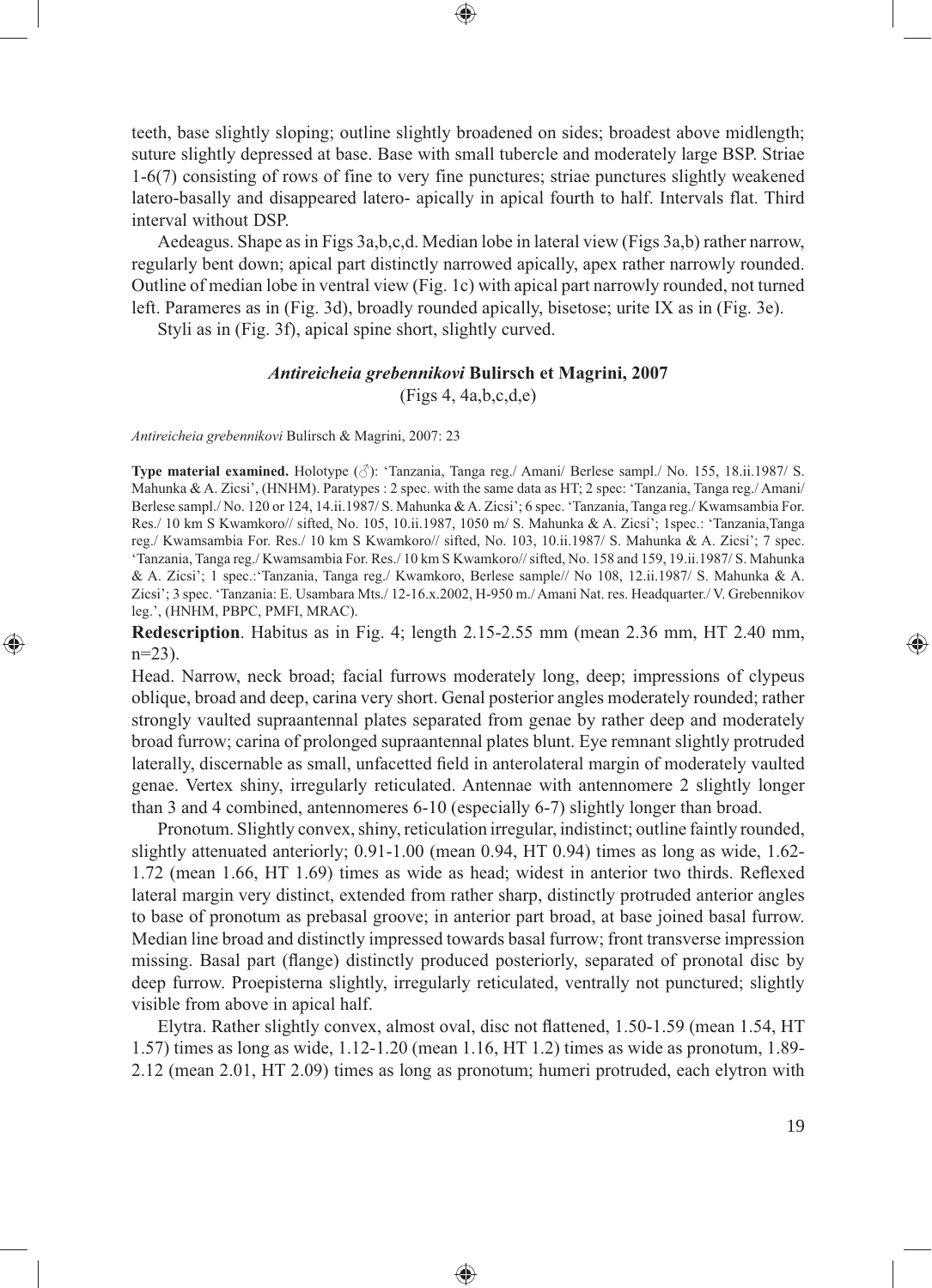8-10 long humero-lateral teeth and with fine lateral denticulation disappearing apically, base very slightly sloping; outline strongly broadened on sides; broadest before middle; suture deeply depressed at base. Base with very distinct, elongate tubercle in prolongation of third interval and with large BSP. Striae 1-4 rather deep, stria 5 and especially striae 6-7 much finer, consisting of rows of moderately deep punctures; all striae, except first, strongly weakened apically; striae 2-4 disappearing in posterior fifth, lateral ones in apical third. Striae  $1-2(3)$ distinct up to base, lateral ones shortened basally. Intervals 1-4 in basal part moderately convex, lateral ones flattened. Third interval with 3 DSP.

⊕

Aedeagus. Shape as in (Figs 4a,b,c,d). Median lobe in lateral view (Figs 4a,b) strongly and regularly bent down; apical part rather small, apex narrowly rounded. Outline of median lobe in ventral view (Fig. 4c) regularly broadened in apical part, with oblong bulging on left side. Parameres as in (Fig. 4d), bisetose, left paramere often with 1-2 additional, much finer setae.

Styli as in (Fig. 4e), apical spine long, strongly curved.

**Comment.** In the original description (Bulirsch & Magrini, 2007: p. 27, Fig. 3a) there is an incorrect scale by the length of the aedeagus (instead of 0.5 mm should be 0.1 mm).

# *Antireicheia alesi* **sp. nov.** (Figs 5, 5a,b,c,d)

**Type material.** Holotype (♂): 'Tanzania Uluguru Mts./ at Tchenzema vil./ S 7°06´47´´ E 037°36´51´´/ 15.xi.2010, 2547 m, sifting/ 15; V. Grebennikov lgt.', (MRAC). Paratype: (1 ♂):'Tanzania Uluguru Mts./ at Tchenzema vil./ S 7°06´38´´ E 037°36´14´´/ 11.xi.2010, 2208 m,/ sifting 13, V. Grebennikov [lgt.]', (PBPC).

⊕

**Description.** Habitus as in Fig. 5; length 2.30 mm in HT and 2.20 mm in PT.

Head. Rather broad, neck very broad; facial furrows moderately long, broad and moderately deep; impressions of clypeus superficial, hardly visible, carina indistinct. Genal posterior angles shortly rounded; strongly vaulted supraantennal plates separated from genae by moderately deep and rather broad furrow; carina of prolonged supraantennal plates long, blunt. Eye remnant, slightly vaulted laterally, discernable as small, unfacetted field in anterolateral margin of strongly vaulted genae. Vertex roughly, regularly reticulated. Antennae with antennomere 2 as long as 3 and 4 combined, antennomeres 6-10 slightly transverse.

Pronotum. Slightly convex, shiny, reticulation irregular, indistinct; outline very faintly rounded, subparallel, very slightly attenuated anteriorly; in HT and PT 1.13 times as long as wide, in HT 1.48 and PT 1.45 times as wide as head; widest in anterior three fourths. Reflexed lateral margin entire, extended to base (indistinct above flange); rather thin, especially in basal part. Median line distinctly impressed, not disappearing before base, anterior transverse impression very superficial, just visible. Basal part (flange) moderately large, distinctly produced posteriorly. Proepisterna distinctly visible from above in apical half.

Elytra. Rather slightly convex, long oval, disc flattened, in HT 1.74 and in PT 1.75 times as long as wide, in HT 1.25 and in PT 1.26 times as wide as pronotum, in HT 1.93 and in PT 1.96 times as long as pronotum; humeri protruded, each elytron with about 6-8 humeral teeth weakening apically, base slightly sloping; outline slightly broadened on sides; broadest before midlength; suture broadly and finely depressed at base. Base with distinct tubercle and

♠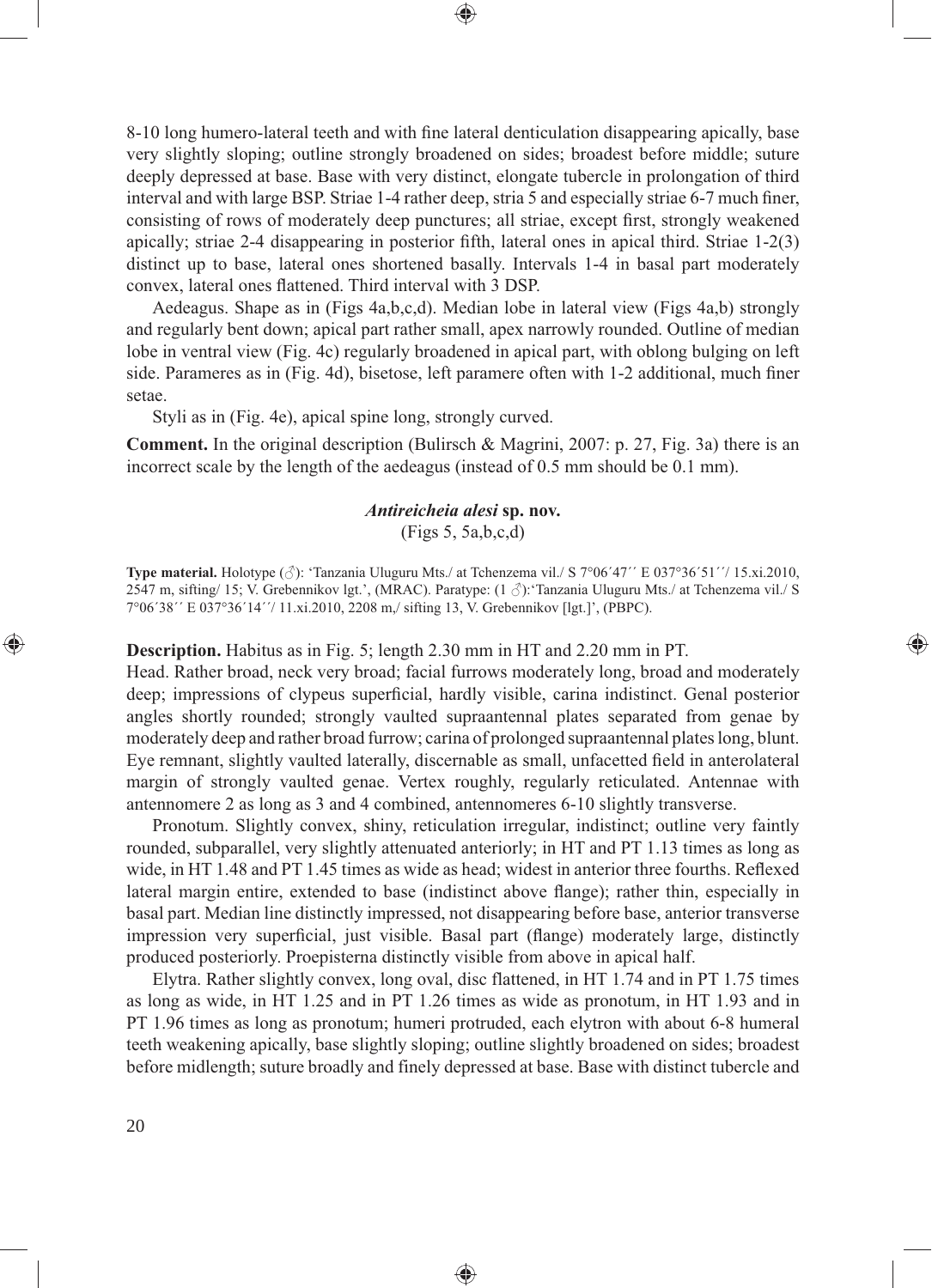moderately large BSP. Striae 1-2 very fine on disc, disappeared basally and apically, striae 3-7 consisting of rows of fine to very fine punctures; striae punctures strongly weakened latero-basally and disappearing latero-apically in apical third to half. First two intervals very slightly vaulted, flattened latero-apically. Third interval with three large DSP.

⊕

Aedeagus. Shape as in (Figs 5a,b,c,d). Median lobe in dorsal view (Fig. 5a) relatively short and broad; strongly and regularly curved dorsally; apical part rather small, narrowed apically, apex rather narrowly rounded. Outline of median lobe in ventral view (Fig. 5b) with broad, rather broadly rounded apex; urite IX as in (Fig. 5c). Parameres as in (Fig. 5d), bisetose.

**Differential diagnosis.** *A. alesi* sp. nov. is the fourth known species from Uluguru Mts.; it can be distinguished from *A. ulugurana* and *A. debeckeri* by its elytra with distinct humeral teeth and three DSP in interval 3 (both latter species are without DSP and humeral teeth) and moreover from the sympatric *A. debeckeri* by much smaller body (2.20-2.35 mm versus 2.65-2.80 mm); from *A. bergeri* by much finer striae, by three DSP and the simple apex of the median lobe of the aedeagus (hooked in *A. bergeri*); from *A. grebennikovi* by a longer pronotum with very faintly rounded outline and by much longer elytra (1.74-1.75 times as long as broad in *A. alesi* sp. nov. and 1.50-1.59 in *A. grebennikovi*) with much finer striae and from all these species by a different shape of its aedeagus.

**Name derivation.** Dedicated to Dr. Aleš Smetana (Ottawa, Canada), famous specialist in Staphylinidae, on the occasion of his 80<sup>th</sup> birthday.

> *Antireicheia nguruensis* **sp. nov.** (Figs 6, 6a,b,c,d,e)

**Type material.** Holotype (♂): 'Tanzania Nguru Mts./ at Turiani, S 06°06´24´´/ E 037°31´48´´ 3.xi.2010/ 1236 m, sifting 05/ V. Grebennikov [lgt.]', (MRAC). Paratype:  $(1 \nsubseteq)$ : with the same data as HT, (PBPC).

**Description.** Habitus as in Fig. 6; length 2.90 mm in HT and 2.65 mm in PT.

⊕

Head. Narrow, neck broad; facial furrows moderately long, deep; impressions of clypeus oblique, broad and deep, carina moderately long. Genal posterior angles moderately rounded; moderately vaulted supraantennal plates separated from genae by deep and broad furrow; carina of prolonged supraantennal plates indistinct. Eye remnant slightly protruded laterally, discernable as small, unfacetted field in anterolateral margin of moderately vaulted genae. Vertex shiny, irregularly reticulated. Antennae with antennomere 2 very slightly shorter than 3 and 4 combined, antennomeres 6-10 (especially 6-7) very slightly longer as broad.

Pronotum. Slightly convex, moderately shiny, reticulation irregular, moderately distinct, surface with fine micropunctures and wrinkles; outline faintly rounded, slightly attenuated anteriorly; in HT 1.02 and in PT 1.00 times as long as wide, in HT 1.66 and in PT 1.61 times as wide as head; widest below anterior two thirds. Reflexed lateral margin entire, extended from rather sharp, distinctly protruded anterior angles to base of pronotum as prebasal groove; in anterior part broad, at base finely joined basal furrow. Median line broad and distinctly impressed towards basal furrow; front transverse impression missing. Basal part (flange) moderately distinctly produced posteriorly, separated of pronotal disc by moderately deep

♠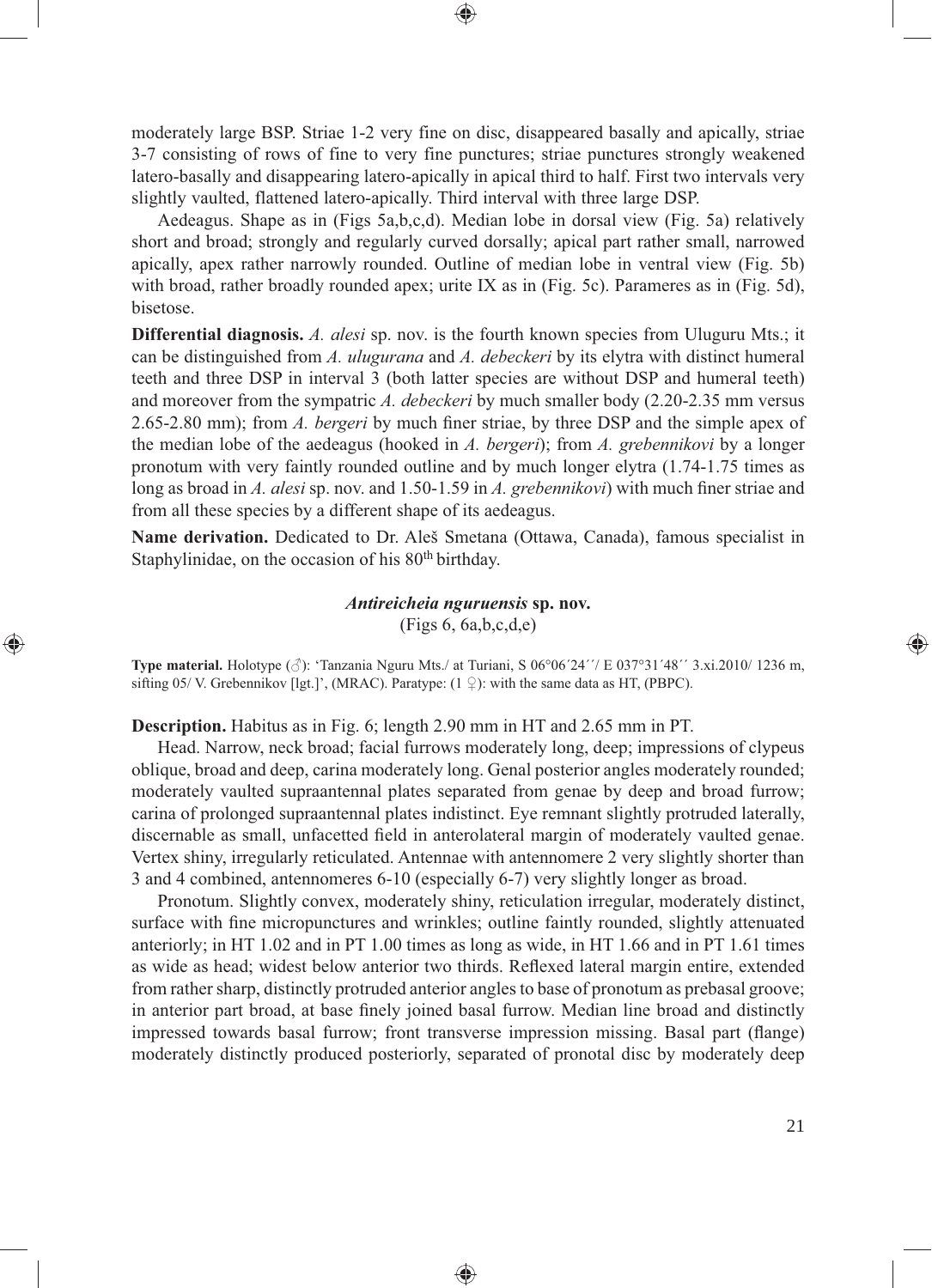⊕



▲ Figs 5a,b,c,d. *A. alesi* sp. nov. 5a- Aedeagus of HT in left lateral view (in acetate); 5b- Aedeagus of HT in ventral view; 5c-Urite IX of HT; 5d- Parameres of HT.

► Figs 6a,b,c,d,e. *A. nguruensis* sp. nov. 6a- Aedeagus of HT in left lateral view (in acetate); 6b- Aedeagus of HT in ventral view; 6c-Urite IX of HT; 6d- Parameres of HT; 6e- Stylomeres of PT female.

 $0.1$  mm

⊕

furrow. Proepisterna reticulated, roughly punctured ventrally; slightly visible from above in apical half.

Elytra. Moderately convex, almost oval, disc slightly flattened, in HT 1.61 and in PT 1.56 times as long as wide, in HT 1.18 and in PT 1.24 times as wide as pronotum, in HT 1.87 and in PT1.93 times as long as pronotum; humeri protruded, elytral margin with about eight long humeral teeth and with very fine lateral denticulation disappearing apically, base slightly sloping; outline strongly broadened on sides; broadest before middle; suture deeply depressed at base. Base with distinct, elongate tubercles in prolongation of intervals 1-2 and moderately large BSP. Striae 1-2(3) moderatly deep, striae 4-7 consisting of rows of rather deep punctures; all striae disappearing apically; striae 1-4 in apical fifth, lateral ones in apical third. Stria 1 distinct up to base, lateral ones shortened basally. Intervals in basal part slightly convex, latero-apically flattened. Third interval without DSP.

Aedeagus, Shape as in (Figs 6a,b,c,d). Median lobe in lateral view (Figs 6a) rather long and narrow, slightly bent down; apical part narrow, narrowed apically, apex rather narrowly rounded. Outline of median lobe in ventral view (Fig. 6b) almost symmetric, strongly narrowed apically, apex narrowly rounded; urite IX as in (Fig. 6c). Parameres as in (Fig. 6d), bisetose.

Styli as in (Fig. 6e), apical spine long, moderately curved.

**Differential diagnosis.** *A. nguruensis* sp. nov. is the first known species from Nguru Mts.; it

♠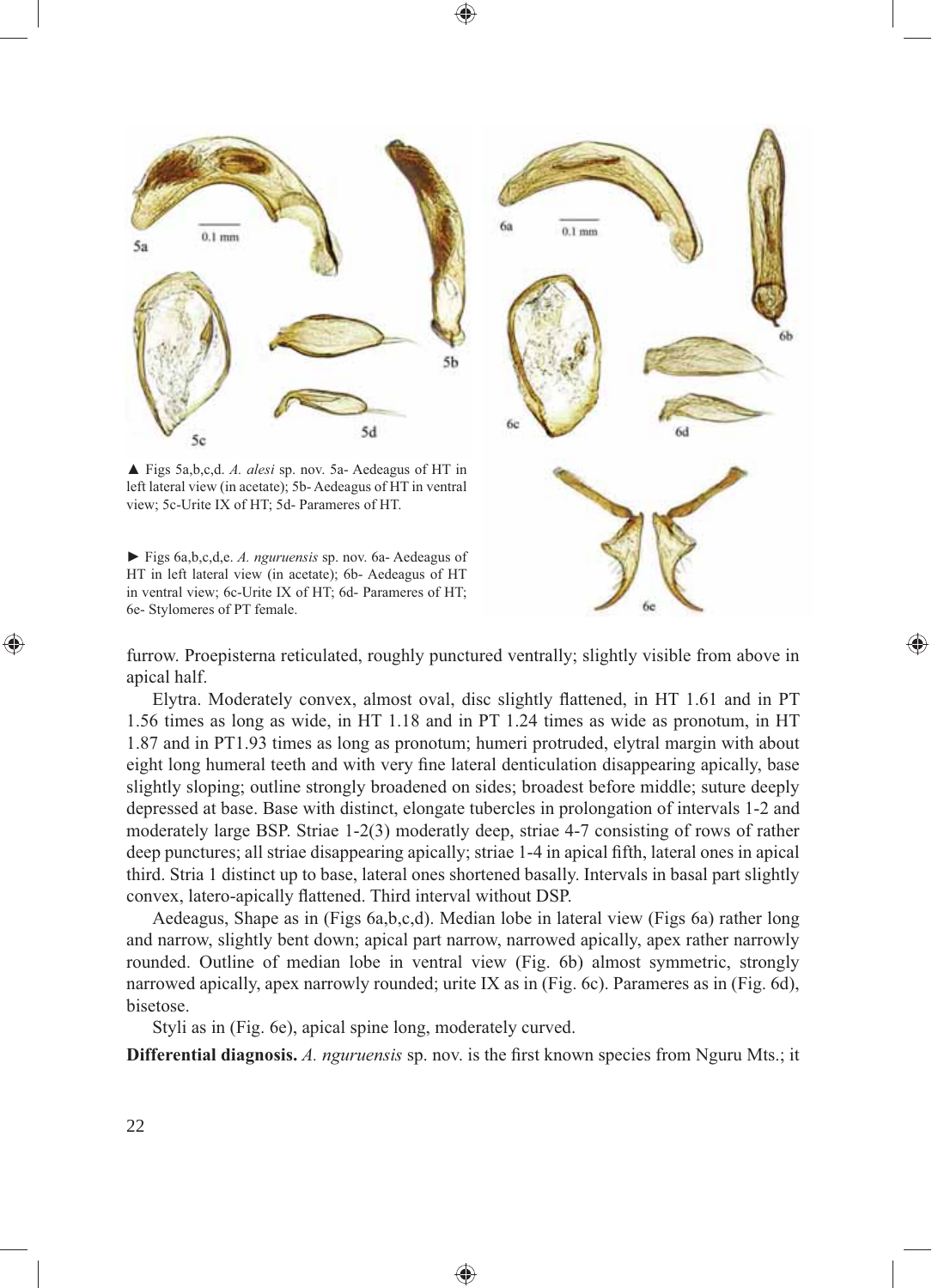can be distinguished from all Tanzanian *Antireicheia* by the roughly punctured episterna of the pronotum and by a different shape of the aedeagus; moreover from *A. bergeri*, the habitually most similar species due to its larger body, by the elytra with finer striae and the simple apex of the median lobe of the aedeagus (hooked in *A. bergeri*); from *A. grebennikovi* and *A. alesi* sp. nov. by the elytra without DSP and finally, from A. *ulugurana* and A. debeckeri by the elytra with distinct humeral teeth.

**Name derivation.** The species epithet is derived from the place in which the species was found.

## KEY TO TANZANIAN *ANTIREICHEIA*

- 1(4) Elytral lateral margin without humeral teeth; elytra without DSP in interval 3. Uluguru Mts.
- 2(3) Smaller species (2.25-2.35 mm), pronotal reflexed lateral margin hard to recognize, elytra shorter (1.55-1.60) times as long as wide), with first striae slightly deeper; apex of median lobe of aedeagus in lateral view broader, in ventral view broader, apex turned left (Figs 1a,d) ..................................................... *A. ulugurana*
- $3(2)$  Larger species (2.65-2.80 mm), pronotal reflexed lateral margin more distinct, elytra longer (1.67-1.80 times as long as wide), with first striae finer; apex of median lobe of aedeagus in lateral view narrower, in ventral view narrow, apex not turned left (Figs 3a,d) ............................................................................... *A. debeckeri*
- 4(1) Elytral lateral margin with at least 4-5 distinct humeral teeth; elytra with none or three DSP in interval 3. Uluguru, Nguru or Usambara Mts.
- 5(8) Elytra with three DSP in interval 3

⊕

- 6(7) Elytra short ovate (1.50-1.59 times as long as wide), elytral striae rather deep on disc. (2.15-2.55 mm). Usambara Mts. ..........................................................................................................................*A. grebennikovi* 7(6) Elytra elongate (1.74-1.75 times as long as wide), elytral striae superficial on disc. (2.20-2.30 mm). Uluguru
- Mts. .......................................................................................................................................... *A. alesi* sp. nov*.* 8(5) Elytra without DSP in interval 3
- 9(10) Proepisterna impunctate. Smaller species (2.25-2.50 mm); elytra slightly shorter, with deeper striae. Apex of median lobe of aedeagus hooked (as in Fig. 2a). Uluguru Mts. ....................................................... *A. bergeri*
- 10(9) Proepisterna roughly punctate. Larger species (2.65-2.90 mm), elytra longer, with finer striae. Apex of median lobe of aedeagus simple (as in Fig. 6a). Nguru Mts. ........................................ *A. nguruensis* sp. nov*.*

ACKNOWLEDGEMENTS. Our hearty thanks are due to Marc de Meyer (MRAC, Tervuren, Belgium) for loans of the types and unidentified specimens and for donating duplicate specimens and to Vasily Grebennikov (Ottawa, Canada) for donating of several Tanzanian specimens.

#### REFERENCES

- BASILEWSKY P. 1951a: Description d´un Scaritidae aveugle du Kivu (Col. Carabidae, Scaritinae). *Revue de Zoologie et de Botanique Africaines* 44: 267-269.
- BASILEWSKY P. 1951b: Quelques *Reicheia* nouvelles de l´Est du Congo belge (Col. Carabidae, Scaritinae). *Revue de Zoologie et de Botanique Africaines* 45: 134-141.
- BASILEWSKY P. 1953: Descriptions de trois Carabiques anophthalmes nouveaux et du Ruanda-Urundi du Kivu (Col. Carabidae). *Revue de Zoologie et de Botanique Africaines* 47: 171-176.
- BASILEWSKY P. 1960: Coléoptères Carabidae de Mont Kabobo recueillis par N. Leleup. *Revue de Zoologie et de Botanique Africaines* 62: 66-90.
- BASILEWSKY P. 1962: Mission zoologique de l´I.R.S.A.C. en Afrique orientale. (P. Basilewsky et N. Leleup, 1957). LX. Coleoptera carabidae. *Annales du Musée Royale de l´Afrique Centrale* 107: 48-337.
- BASILEWSKY P. 1976: Mission entomologique du Musée Royal de l´Afrique Centrale aux Monts Uluguru, Tanzanie (L. Berger, N. Leleup et J. Debecker, V-VIII.1971). 19. Coleoptera Carabidae. *Revue de Zoologie et de Botanique Africaines* 90: 671-721

⊕